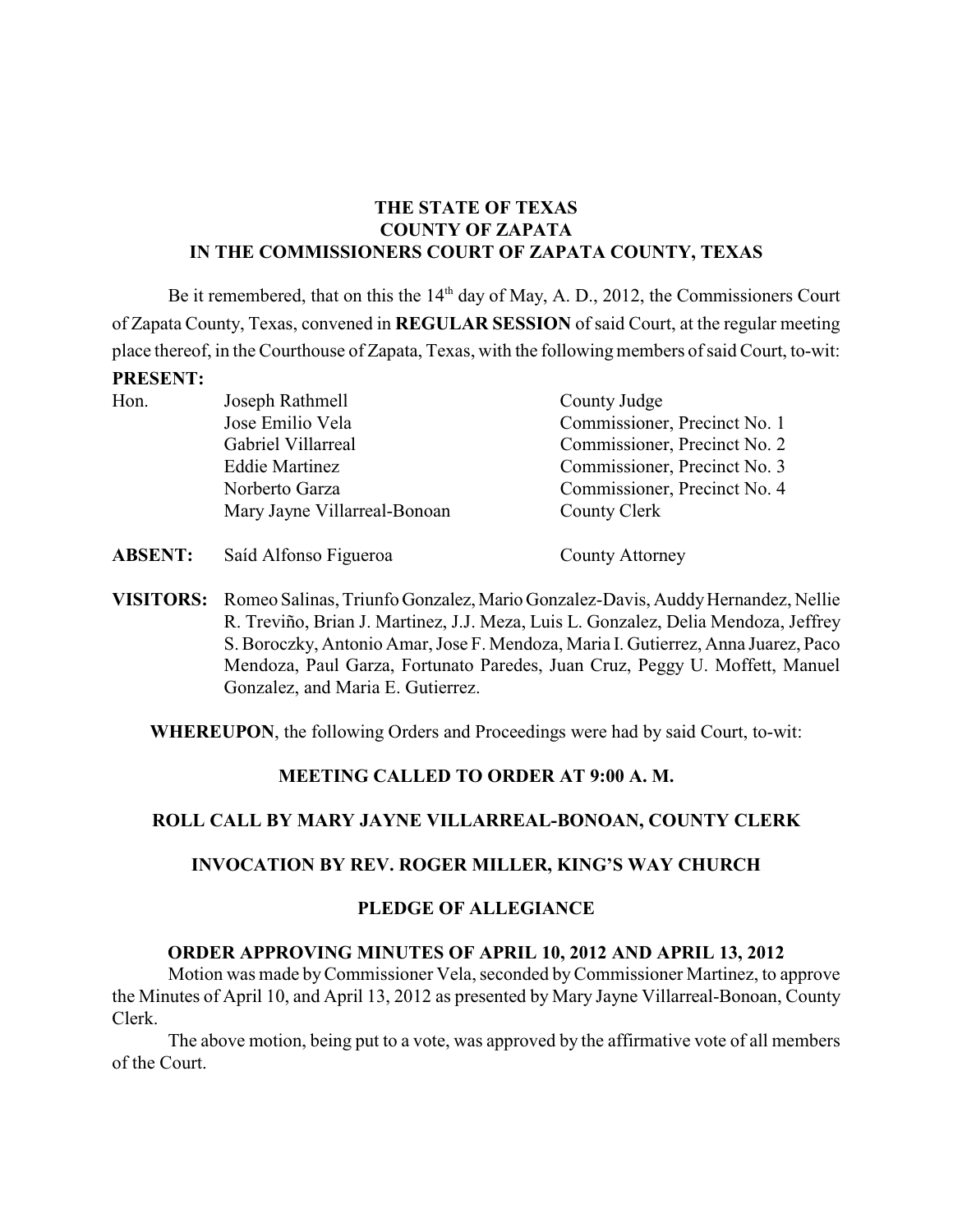#### **REPORTS / PRESENTATIONS / PUBLIC PARTICIPATION**

#### **LITTLE LEAGUE FINANCIAL REPORT**

Mr. Ramiro Hernandez gave the Little League Financial Report. (Report attached for the record.)

#### **BOYS AND GIRLS CLUB OUTLOOK REPORT**

Mr. Ramiro Hernandez presented an outlook for the Summer months of the Boys and Girls Club. (Report attached for the record.)

### **DEPARTMENTAL REPORTS**

Luis Lauro Gonzalez, Zapata County Tax Assessor/Collector, reported that the tax office collected \$10,084.67 in Hotel Motel Tax fees and \$141,931.67 in tax collections for the month of April.

Brian J. Martinez, presented Commissioners' Court the Annual Safety Award which was awarded to Zapata County by Texas Association of Counties.

#### **ORDER APPROVING INVOICES**

Motion was made by Commissioner Vela, seconded by Commissioner Garza, to approve invoices as presented by Triunfo Gonzalez, County Auditor.

The above motion, being put to a vote, was approved by the affirmative vote of all members of the Court.

#### **ORDER APPROVING TREASURER'S REPORT**

Motion was made by Commissioner Martinez, seconded by Commissioner Garza, to approve Treasurer's Report as presented by Hon. Romeo Salinas, County Treasurer.

The above motion, being put to a vote, was approved by the affirmative vote of all members of the Court.

### **PRESENTATION TO INFORM PUBLIC ON NEWLY FUNDED PROGRAM TO ASSIST DISADVANTAGED AND DISABLED RESIDENTS**

Commissioner Vela, gave a brief presentation informing the public on a newly funded program to assist disadvantaged and disabled residents under the South Texas Development Council in collaboration with the Zapata County Commissioner's Court as requested by Hon. Jose E. Vela, Commissioner Pct. 1.

# **PRESENTATION BY COUNTY AUDITOR TRIUNFO GONZALEZ AND ARTURO GARCIA WITH TIME WARNER CABLE**

Mr. Triunfo Gonzalez and Mr. Arturo Garcia, addressed Commissioners' Court regarding internet service. Mr. Garcia stated that Time Warner Cable could improve the speed of our internet by replacing any copper lines with fiber optics. Time Warner covers costs of infrastructure. Presentation requested by Triunfo Gonzalez, County Auditor.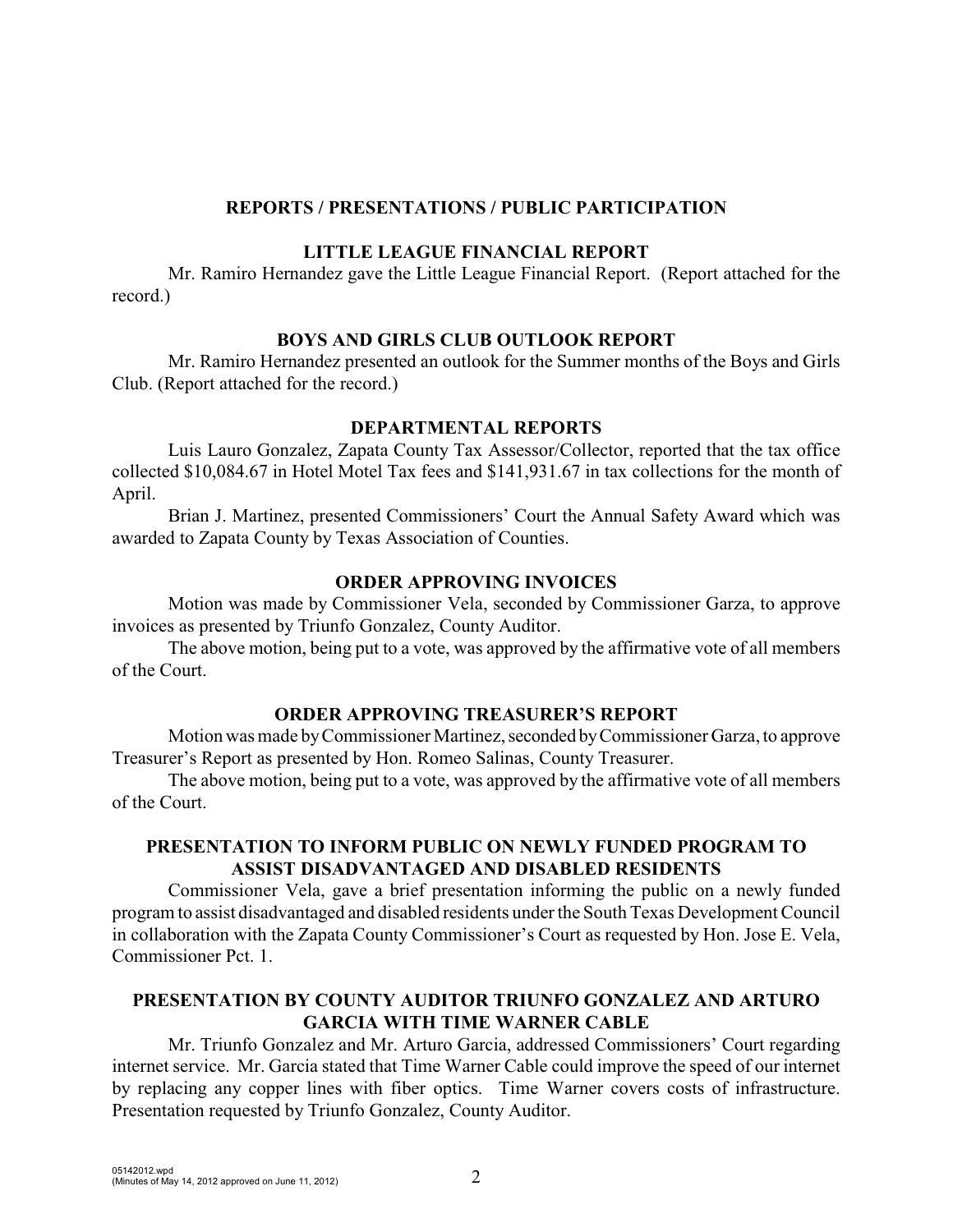## **REPORT ON CORRECTIVE MEASURES REGARDING COUNTY SHOP**

Mr. Triunfo Gonzalez addressed Commissioners' Court regarding corrective measures at the CountyShop. He stated that the County Shop is using two different systems for time record keeping. Measures are being taken to correct this matter.

# **ZAPATA COUNTY MEDICAL CLINIC REPORT FOR MARCH**

Ed Romero reported 875 patient encounters in April. Two employees have been replaced and the office manager position has been filled. The bone density testing equipment is now in place.

Presentation by Operation Lone Star 2012, July 23-27, 2012 as requested by Manuel Ramirez. (No one present for this presentation)

# **PRESENTATION ON ZONING FOR CONSERVATION EASEMENTS**

Mr. Hector Uribe addressed Commissioners' Court regarding the zoning for conservation easements. A Master Plan has been adopted and zoning ordinances will prevent future development in certain areas to reduce risks. Dr. Tangum will be providing a study and plans of the zoned areas.

> Report on the Zapata County Higher Education Center as requested by David Brown, Dean ZTAC. (Dr. Brown was unavailable to give report.)

## **ORDER APPROVING REPLACEMENT OF CURRENT CALL MANAGER (PHONE SYSTEM)**

Motion was made by Commissioner Garza, seconded by Commissioner Martinez, to approve the replacement of the current call manager (phone system) for the Zapata County Courthouse as requested by Rene Garcilazo, County Computer Technician.

The above motion, being put to a vote, was approved by the affirmative vote of all members of the Court.

# **ORDER APPROVING PRELIMINARY PROPOSAL FOR CREATION OF A RENAL DIALYSIS CENTER**

Motion was made by Commissioner Garza, seconded by Commissioner Vela, to approve a preliminary proposal for the creation of a Renal Dialysis Center to treat and serve our local Zapata County patients as requested by Hon. Jose E. Vela, Commissioner Pct. 1 and Mr. Jeff Boroczky, DaVita Representative.

The above motion, being put to a vote, was approved by the affirmative vote of all members of the Court.

# **ORDER APPROVING TO HIRE ESTEBAN GARZA AT SPECIAL ROAD AND BRIDGE DEPARTMENT**

Motion was made by Commissioner Garza, seconded by Commissioner Martinez, to approve to hire Esteban Garza in slot #5 Special Road and Bridge Department Pct. 2 at \$8.00 an hour as requested by Hon. Gabriel Villarreal, Commissioner Pct. 2.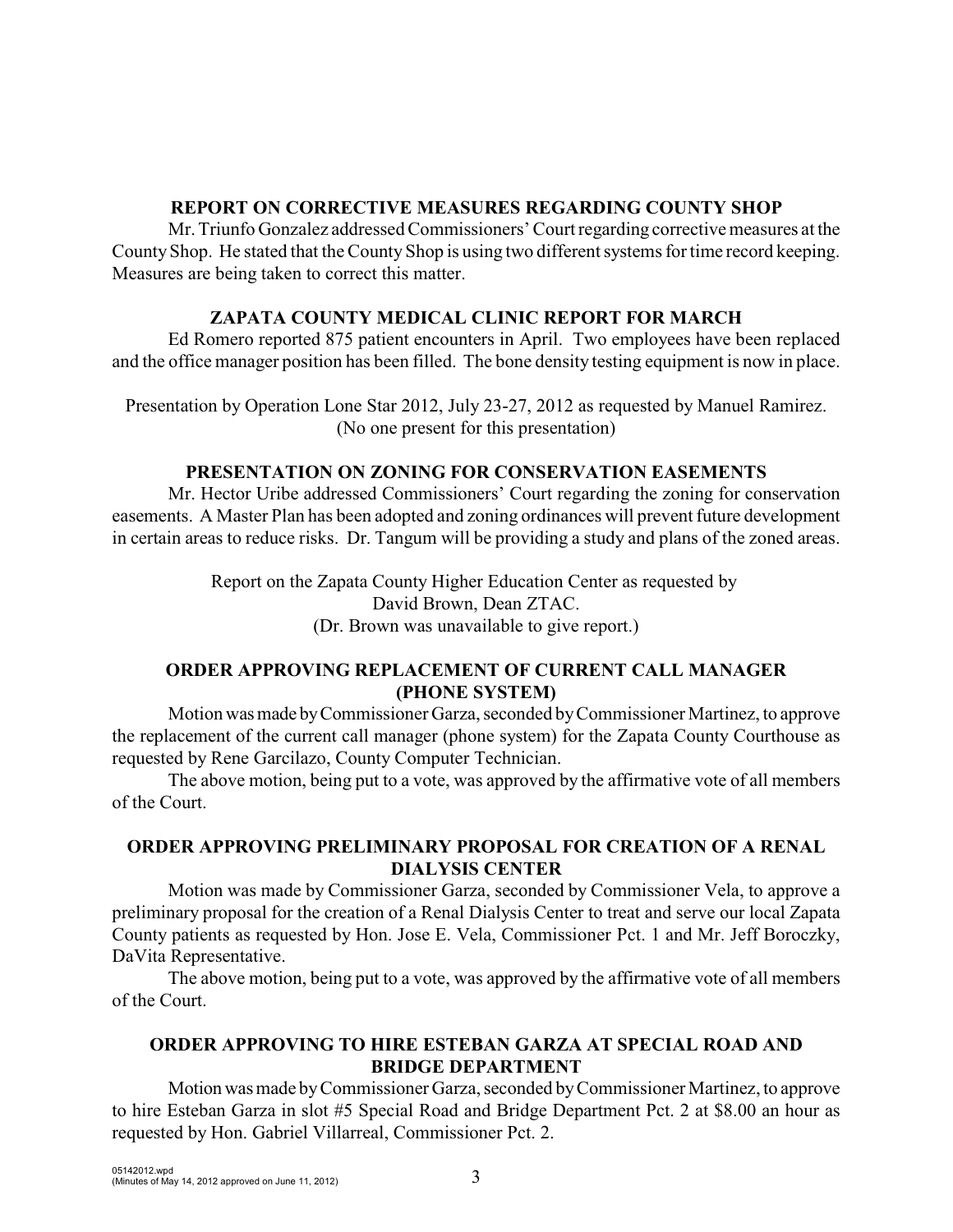The above motion, being put to a vote, was approved by the affirmative vote of all members of the Court.

#### **ORDER TO FILL COUNTY CEMETERY POSITION TEMPORARILY**

Motion was made by Commissioner Garza, seconded by Commissioner Villarreal, to approve to fill County Cemetery position temporarily, pending the return of employee from sick leave, and be paid from cemetery funds, as requested by Hon. Eddie Martinez, Commissioner Pct. 3.

The above motion, being put to a vote, was approved by the affirmative vote of all members of the Court.

#### **ORDER APPROVING HOURS OF OPERATION FOR BOAT RAMP PARK**

Motion was made by Commissioner Vela, seconded by Commissioner Garza, to approve hours of operation for the Boat Ramp Park. Opening to be set at 6:00 a.m. and closing at 10:00 p.m. as requested by Hon. Eddie Martinez, Commissioner Pct. 3.

The above motion, being put to a vote, was approved by the affirmative vote of all members of the Court.

# **ORDER TO ENTER IN AN ARBITRAGE CALCULATION AGREEMENT BETWEEN ZAPATA COUNTY AND BNY MELLON FOR SERIES 2000 CERTIFICATE OF OBLIGATION AND SERIES 2005 LIMITED TAX REFUND BONDS**

Motion was made byCommissioner Vela, seconded by Commissioner Garza, to approve to enter in an Arbitrage Calculation Agreement between Zapata County and BNY Mellon for Series 2000 Certificate of Obligation & Series 2005 Limited Tax Refunded Bonds with fees of \$4,500.00 each for a total of \$9,000.00, to be paid from legal consulting fees, as requested by Triunfo Gonzalez, County Auditor.

The above motion, being put to a vote, was approved by the affirmative vote of all members of the Court.

### **ORDER APPROVING INTERGOVERNMENTAL TRANSFER IN AMOUNT OF \$300,000.00 TO TEXAS HEALTH AND HUMAN COMMISSION TO FUND MEDICAID SUPPLEMENTAL PAYMENT TO LAREDO MEDICAL CENTER**

Motion was made by Commissioner Martinez, seconded by Commissioner Garza, to approve an Intergovernmental Transfer in the amount of \$300,000.00 to the Texas Health and Human Commission to fund Medicaid Supplemental Payment to Laredo Medical Center as requested by Triunfo Gonzalez, County Auditor.

The above motion, being put to a vote, was approved by the affirmative vote of all members of the Court.

## **ORDER APPROVING, REVIEWING AND ACCEPTING PROPOSAL BY GARZA ROOFING**

Motion was made by Commissioner Garza, seconded by Commissioner Martinez, to approve, review and accept proposal by Garza Roofing, Mr. Paul Garza, in the amount of \$14,387.56 to repair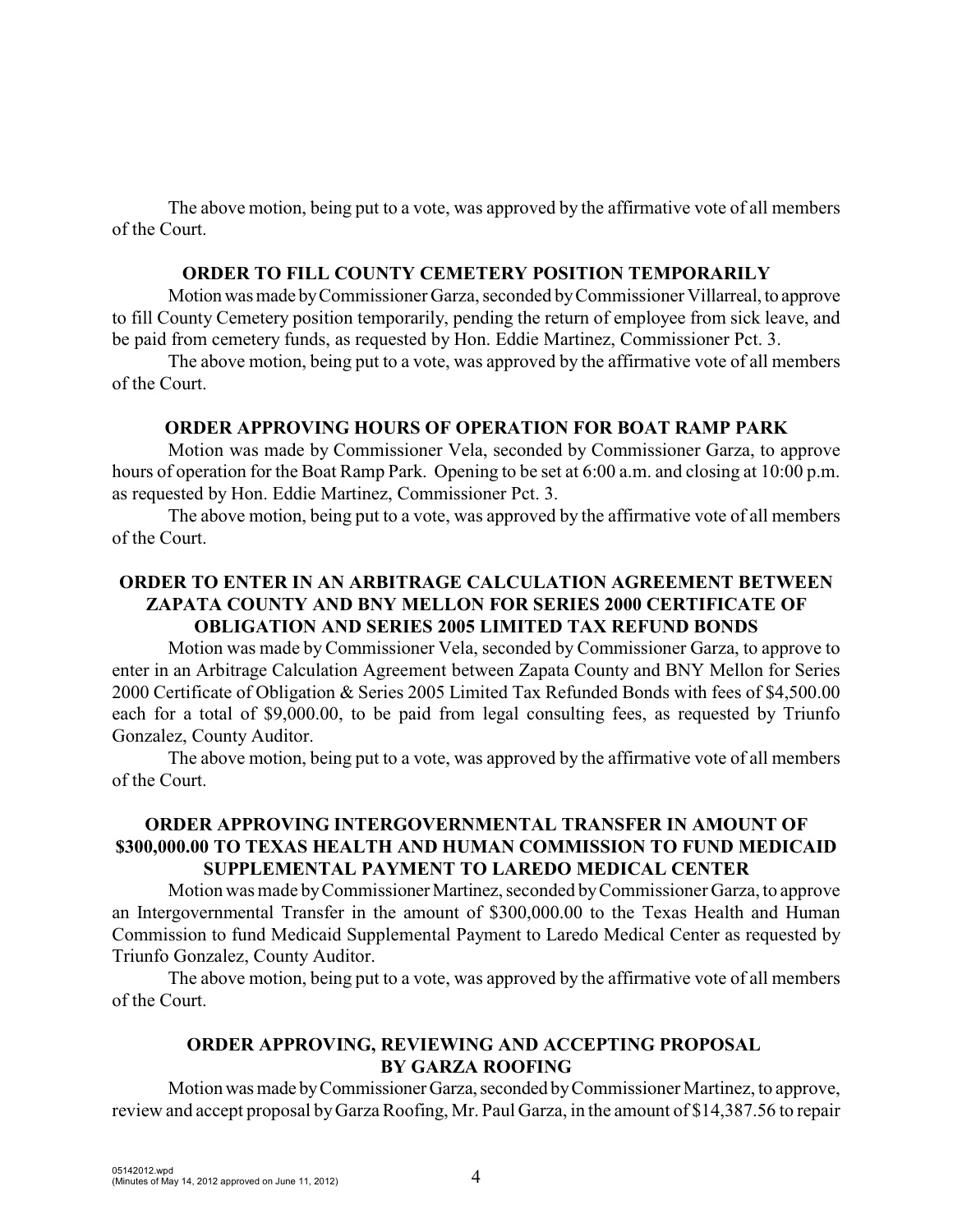damages to county building due to hail and water damage as requested by Nellie R. Treviño, Personnel Director.

The above motion, being put to a vote, was approved by the affirmative vote of all members of the Court.

#### **ORDER APPROVING GRANT APPLICATION FOR LOCAL PROJECT GRANT IN AMOUNT OF \$30,000.00**

Motion was made by Commissioner Garza, seconded by Commissioner Martinez, to approve the grant application for the Local Project Grant in the amount of \$30,000.00 to be used for a remount for an ambulance as requested by J.J. Meza, Fire Chief.

The above motion, being put to a vote, was approved by the affirmative vote of all members of the Court.

## **ORDER APPROVING PURCHASE OF NEW JAWS-OF-LIFE IN AMOUNT OF \$18,705.00 FROM TOBACCO FUND**

Motion was made byCommissioner Martinez, seconded by Commissioner Vela, to approve purchase of new Jaws-of-Life in the amount of \$18,705.00 from the Tobacco fund as requested by J.J. Meza, Fire Chief.

The above motion, being put to a vote, was approved by the affirmative vote of all members of the Court.

### **ORDER ACCEPTING RESIGNATION OF MARIO A. MARTINEZ, ZAPATA COUNTY PARAMEDIC AND TO FILL SLOT #20**

Motion was made by Commissioner Garza, seconded by Commissioner Martinez, to accept the resignation of Mario A. Martinez, Zapata County Paramedic, and to fill slot #20, left vacant by his resignation, at \$12.39 an hour as requested by J.J. Meza, Fire Chief.

The above motion, being put to a vote, was approved by the affirmative vote of all members of the Court.

### **ORDER APPROVING ADDITIONAL FUNDING PAYABLE TO ZAPATA COUNTY CHAMBER OF COMMERCE FOR BASS CHAMPS SOUTH TEXAS REGION FISHING TOURNAMENT**

Motion was made by Commissioner Garza, seconded by Commissioner Martinez, to approve additional funding in the amount of \$5,100.00 out of the Hotel Motel Tax and made payable to the Zapata County Chamber of Commerce for the Bass Champs South Texas Region Fishing Tournament (3 of 4 for 2012). Tournament will take place on May 18-19, 2012 as requested by Paco Mendoza, CEO Zapata County Chamber of Commerce.

The above motion, being put to a vote, was approved by the affirmative vote of all members of the Court.

# **ORDER APPROVING ADDITIONAL FUNDING PAYABLE TO ZAPATA COUNTY CHAMBER OF COMMERCE FOR BUD LIGHT TRAIL OPEN TEAM FISHING TOURNAMENT**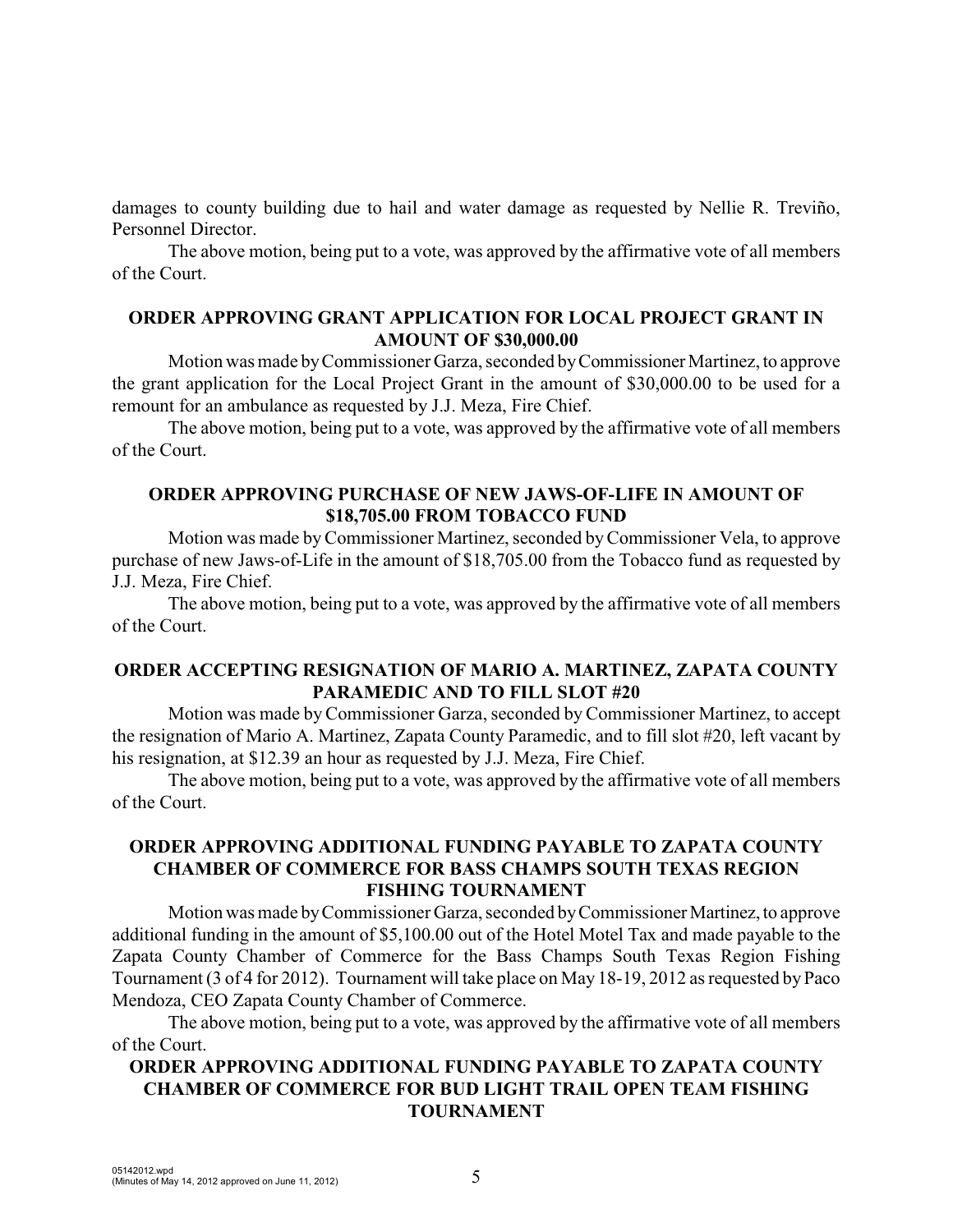Motion was made byCommissioner Vela, seconded by Commissioner Martinez, to approve additional funding in the amount of \$1,200.00 out of Hotel Motel Tax and made payable to the Zapata County Chamber of Commerce for the Bud Light Trail Open Team Fishing Tournament (1 of 2 for 2012). Tournament will take place on May 26-27, 2012 as requested by Paco Mendoza, CEO Zapata County Chamber of Commerce.

The above motion, being put to a vote, was approved by the affirmative vote of all members of the Court.

### **ORDER APPROVING BID/PROPOSAL BY BENAVIDES TRUCKING TO CONSTRUCT COMMERCIAL CHAIN LINK FENCE REQUIRED ON SEWER PLANT EXPANSION PROPERTY**

Motion was made byCommissioner Martinez, seconded by Commissioner Vela, to approve the bid/proposal by Benavides Trucking in the amount of \$12,585.00 (labor cost only) for the construction of the perimeter commercial chain link fence (2,500 l.f.) as required on the Sewer Plant expansion property (8.54 acres) purchased late last year to meet the TCEQ new buffer requirements as requested by Mario Gonzalez-Davis, Project Coordinator.

The above motion, being put to a vote, was approved by the affirmative vote of all members of the Court.

## **ORDER APPROVING PURCHASE OF TWO EASEMENTS FROM GERSON GUZMAN AND LYNDA C. SALAZAR NEEDED FOR FLORES 2 ADDITION COLONIA SEWER PROJECT**

Motion was made by Commissioner Garza, seconded by Commissioner Vela, to approve the purchase of two (60 x 280.65) easements, from Gerson Guzman and Lynda C. Salazar, for the amount of \$10,000.00 needed for the Flores 2 Addition Colonia Sewer Project Contract No. 711325 as requested by Mario Gonzalez-Davis, Project Coordinator.

The above motion, being put to a vote, was approved by the affirmative vote of all members of the Court.

### **ORDER AUTHORIZING MARIO GONZALEZ-DAVIS AND COMMISSIONER VELA TO NEGOTIATE PURCHASE OF PART OF LOT 433 AND 434 IN FALCON LAKE ESTATES EAST FROM RITA I. RAMIREZ**

Motion was made by Commissioner Martinez, seconded by Commissioner Garza, to authorize Mario Gonzalez-Davis and Commissioner Vela, to negotiate the purchase of part of lot 433 and lot 434 in Falcon Lake Estates East from Rita I. Ramirez in which Zapata County has a 23.4' drainage easement (2008) and limits the use of the rest of the lot as requested by Mario Gonzalez-Davis, Project Coordinator.

The above motion, being put to a vote, was approved by the affirmative vote of all members of the Court.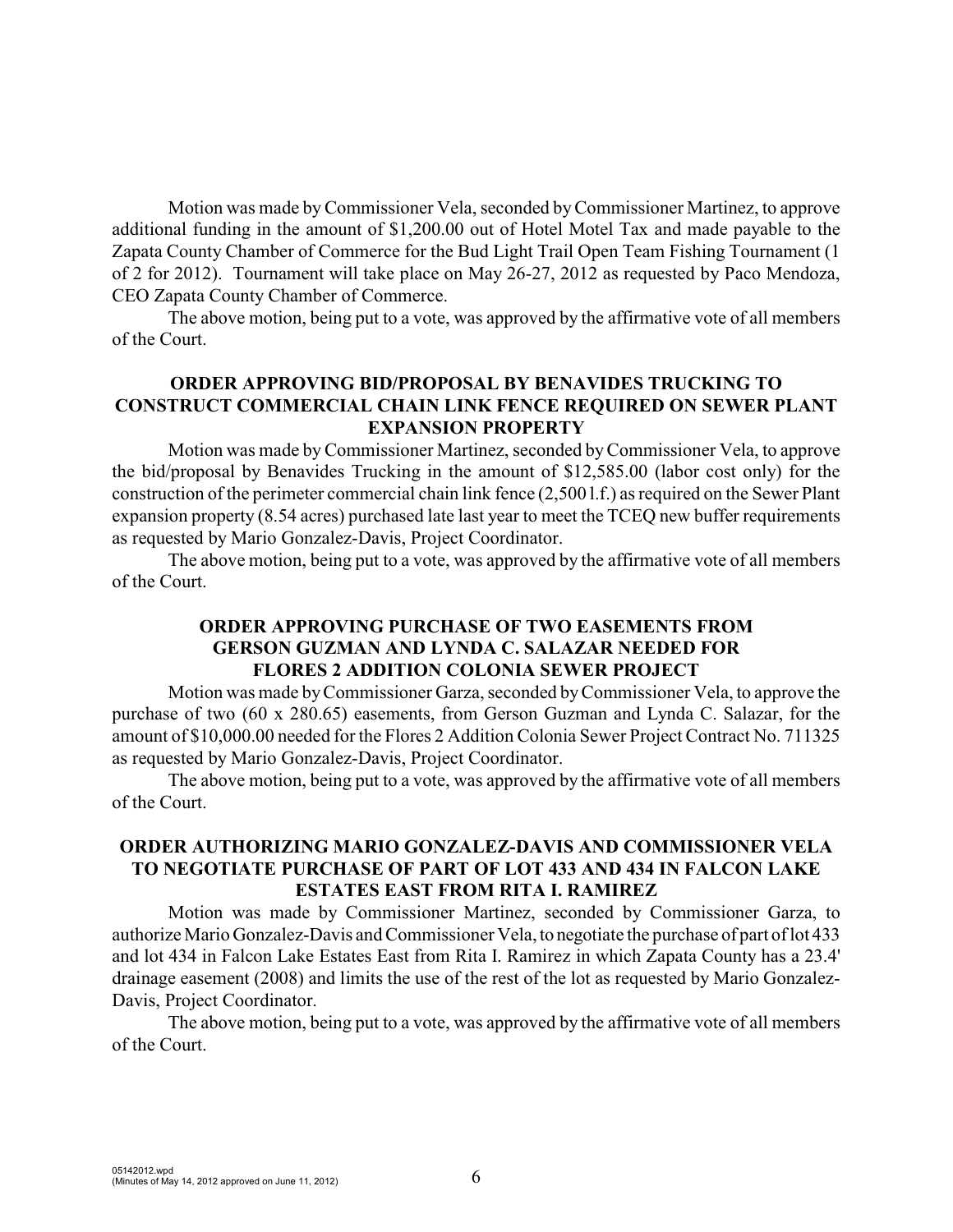## **ORDER APPROVING THE HIRING OF ARMANDO DEL BOSQUE AS COLLECTION OPERATOR TRAINEE AT WASTEWATER COLLECTION SYSTEM SLOT #9 VACANT POSITION**

Motion was made by Commissioner Villarreal, seconded by Commissioner Martinez, to approve the hiring of Armando Del Bosque as a collection operator trainee at the Wastewater collection system for slot #9 vacant position at a starting salary of \$10.25 per hour as requested by Carlos Treviño, Utilities Director & Eloy Chapa, Wastewater Supervisor.

The above motion, being put to a vote, was approved by the affirmative vote of all members of the Court.

## **ORDER APPROVING USE OF ZAPATA COUNTY PAVILION FOR ZAPATA COUNTY MIDDLE SCHOOL 8TH GRADE BANQUET**

Motion was made byCommissioner Vela, seconded byCommissioner Villarreal, to approve the use of the Zapata County Pavilion for the Zapata County Middle School  $8<sup>th</sup>$  Grade Banquet as requested by Gabriela Montes, Zapata Middle School.

The above motion, being put to a vote, was approved by the affirmative vote of all members of the Court.

## **ORDER APPROVING REQUEST FOR PERMISSION TO ALLOW SOUTHERN SANITATION TO DISPOSE OF ZAPATA COUNTY WASTE ONLY IN SAN YGNACIO LANDFILL**

Motion was made by Commissioner Martinez, seconded by Commissioner Garza, to approve request for permission to allow Southern Sanitation to dispose of Zapata County waste only in the San Ygnacio landfill, pending permits by County, as requested by Antonio Amar, Southern Sanitation.

The above motion, being put to a vote, was approved by the affirmative vote of all members of the Court.

### **ORDER ALLOWING SOUTHERN SANITATION TO PROVIDE WASTE COLLECTION/LITTER CONTROL SERVICE TO COUNTY AT NO CHARGE TO NEWLY BUILT ZAPATA COUNTY BOAT RAMP PARK**

Motion was made by Commissioner Vela, seconded by Commissioner Garza, to allow Southern Sanitation to provide waste collection/litter control service to the County, at no charge, to the newly built Zapata County Boat Ramp Park as requested by Antonio Amar, Southern Sanitation.

The above motion, being put to a vote, was approved by the affirmative vote of all members of the Court.

## **ORDER APPROVING REQUEST FOR PERMISSION TO INSTALL AERIAL FIBER OPTIC CABLE ALONG POTRERITOS ROAD**

Motion was made by Commissioner Martinez, seconded by Commissioner Villarreal, to approve request for permission to install aerial fiber optic cable along Potreritos Road. The aerial cable will start at the intersection of U.S. Highway 83 and Potreritos Road and proceed along Potreritos Road on the existing power poles for approximately 3,200 feet to the American Tower site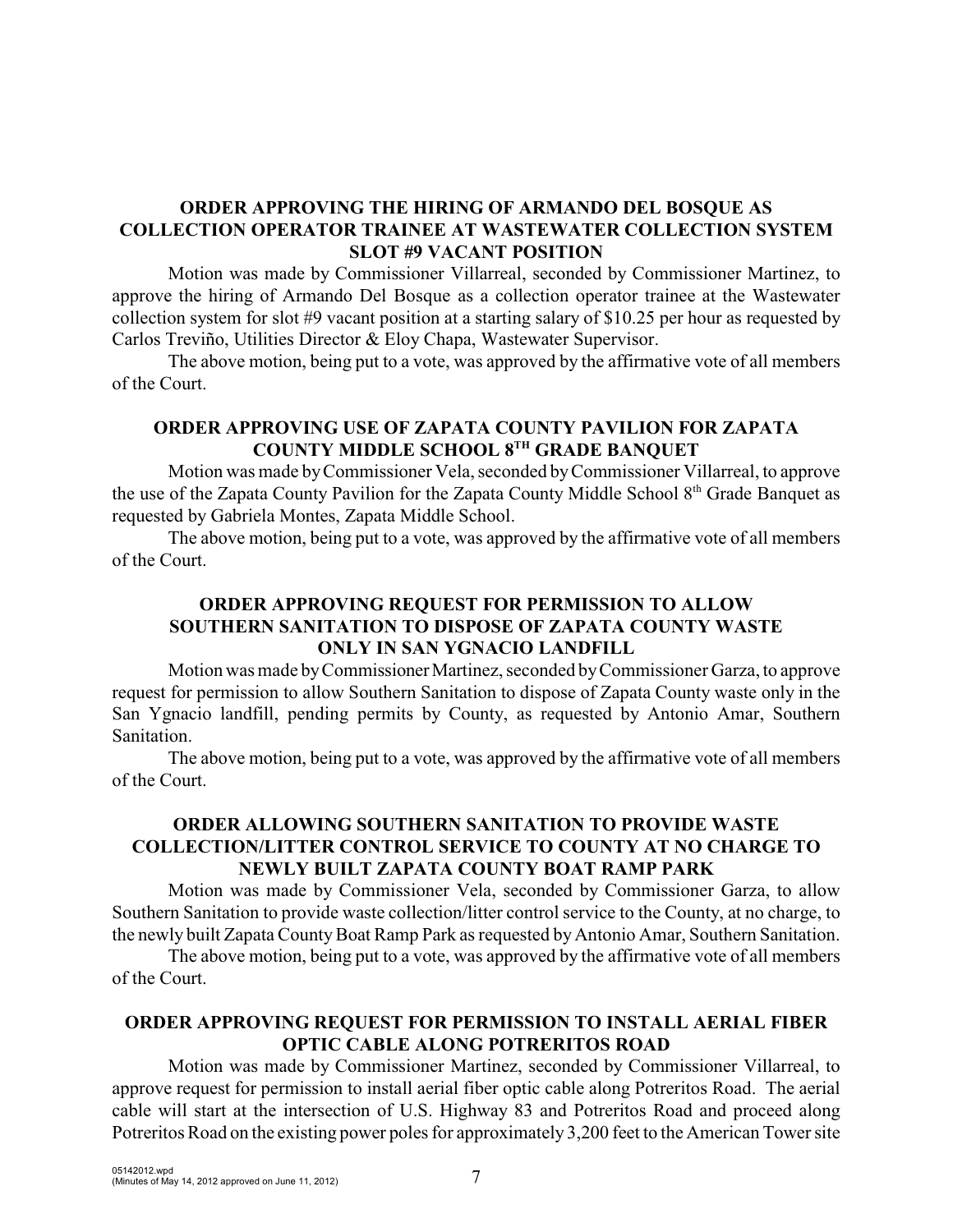at lot 57. This cable enables Border to Border to provide additional capacity for the American Tower cell phone site and offer high-speed internet to residents along Potreritos Road between Highway 83 and the tower site as requested by Bert Walling, Border to Border Communications.

The above motion, being put to a vote, was approved by the affirmative vote of all members of the Court.

## **ORDER AWARDING REQUEST FOR QUALIFICATION NUMBER 2012-001 FOR A MOLD ASSESSMENT CONSULTATION TO BEST QUALIFIED RESPONDENT AS DETERMINED BY ZAPATA COUNTY COMMISSIONERS COURT AND AUTHORIZE ZAPATA COUNTY JUDGE TO NEGOTIATE CONTRACT**

Motion was made by Commissioner Vela, seconded by Commissioner Garza, to award Request for Qualification Number 2012-001 for a Mold Assessment consultant to the best qualified respondent as determined by the Zapata County Commissioners Court and to authorize the Zapata County Judge to negotiate a contract with said respondent as requested by Fortunato Paredes, Attorney at Law, Escamilla, Poneck & Cruz, LLP.

The above motion, being put to a vote, was approved by the affirmative vote of all members of the Court.

# **ORDER DIRECTING ZAPATA COUNTY AUDITOR TO SOLICIT REQUEST FOR QUALIFICATIONS FOR MOLD REMEDIATION CONTRACTOR ON MATTERS RELATING TO ZAPATA COUNTY COURTHOUSE AND ANY MATTERS INCIDENT THERETO**

Motion was made by Commissioner Vela, seconded by Commissioner Martinez, to direct the Zapata County Auditor to solicit request for qualifications for a mold remediation contractor on matters relating to the Zapata County courthouse and any matters incident thereto as requested by Fortunato Paredes, Attorney at Law, Escamilla, Poneck & Cruz, LLP.

The above motion, being put to a vote, was approved by the affirmative vote of all members of the Court.

## **ORDER APPROVING INSTALLATION OF STREET LIGHT AT 615 FALCON AVENUE**

Motion was made by Commissioner Martinez, seconded by Commissioner Garza, to approve installation of a street light at 615 Falcon Avenue as requested by Hon. Norberto Garza, Commissioner Pct. 4.

The above motion, being put to a vote, was approved by the affirmative vote of all members of the Court.

#### **LINE ITEM TRANSFERS**

Motion was made by Commissioner Vela, seconded by Commissioner Garza, to approve the following line item transfer, to meet budget requirements.

|                                                     | From: Non-Department |  |  | $10-409-730$ Consultants    | \$8,000.00 |
|-----------------------------------------------------|----------------------|--|--|-----------------------------|------------|
| To:                                                 | Judge's Office       |  |  | 10-400-400 Indigent Defense | \$8,000.00 |
| as requested by Roxana Elizondo, Court Coordinator. |                      |  |  |                             |            |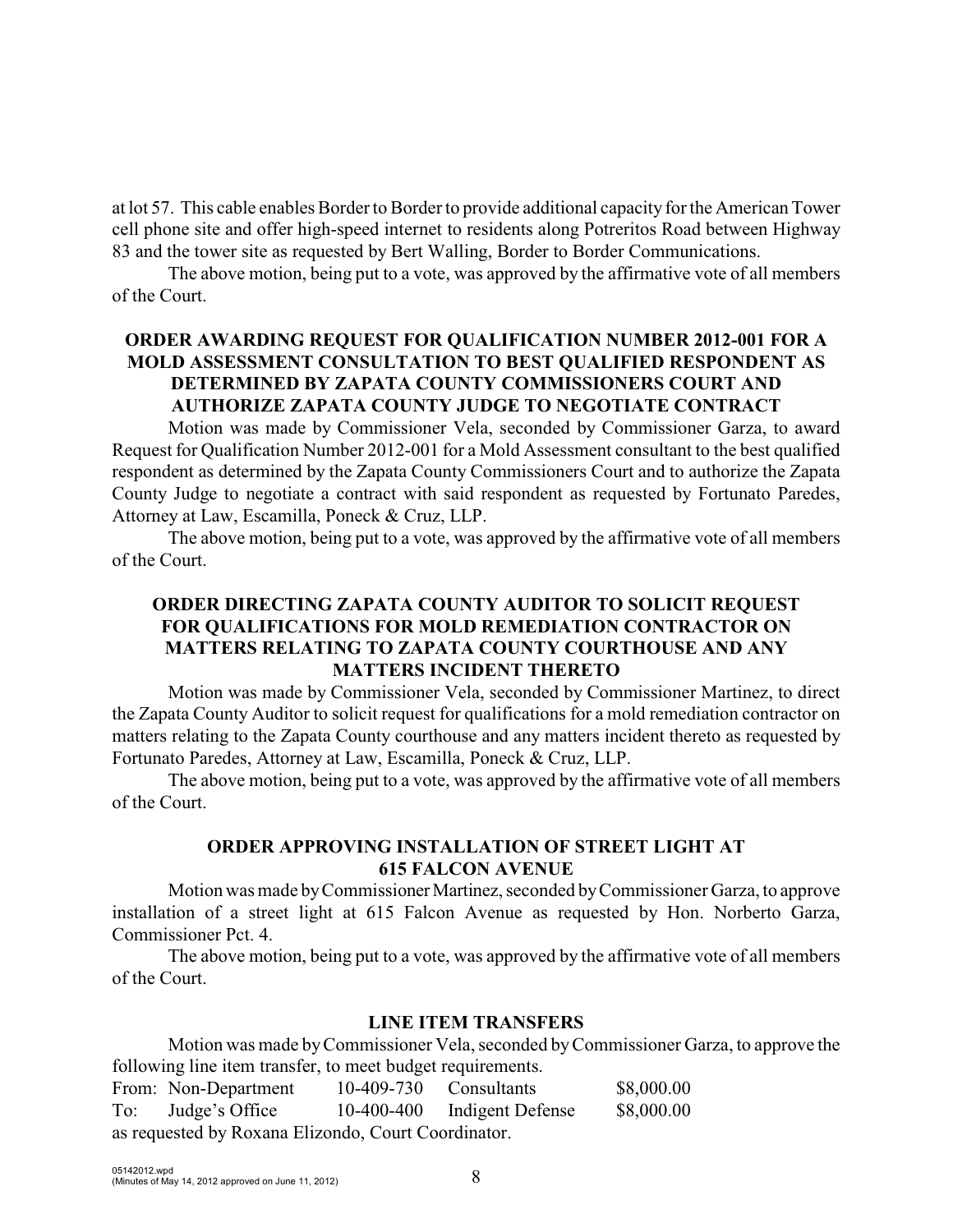The above motion, being put to a vote, was approved by the affirmative vote of all members of the Court.

Motion was made by Commissioner Garza, seconded by Commissioner Martinez, to meet budget requirements.

| From: Public Library | 10-650-464 Periodicals                                            | \$1,000.00 |
|----------------------|-------------------------------------------------------------------|------------|
| To: Public Library   | 10-650-427 Travel                                                 | \$1,000.00 |
| From: Public Library | 10-650-330 Fuel                                                   | \$800.00   |
| To: Public Library   | 10-650-427 Travel                                                 | \$800.00   |
|                      | $\overline{a}$ . $\overline{a}$ . $\overline{r}$ . $\overline{a}$ |            |

as requested by Aida Garcia, Zapata County Library Director.

The above motion, being put to a vote, was approved by the affirmative vote of all members of the Court.

Motion was made by Commissioner Garza, seconded by Commissioner Martinez, to approve the following line item transfers, to meet budget requirements:

|  | From: Z.C. Constable Pct. 1 10-550-205 | Uniforms   | \$250.00 |
|--|----------------------------------------|------------|----------|
|  | To: Z.C. Constable Pct. 1 10-550-427   | Travel     | \$250.00 |
|  | From: Z.C. Constable Pct. 1 10-550-310 | Supplies   | \$200.00 |
|  | To: Z.C. Constable Pct. 1 10-550-427   | Travel     | \$200.00 |
|  | From: Z.C. Constable Pct. 1 10-550-330 | Lubricants | \$300.00 |
|  | To: Z.C. Constable Pct. 1 10-550-427   | Travel     | \$300.00 |
|  | From: Z.C. Constable Pct. 1 10-550-205 | Uniforms   | \$300.00 |
|  | To: Z.C. Constable Pct. 1 10-550-454   | Repairs    | \$300.00 |
|  |                                        |            |          |

as requested by Adalberto Mejia, Constable Pct. 1.

The above motion, being put to a vote, was approved by the affirmative vote of all members of the Court.

Motion was made by Commissioner Garza, seconded by Commissioner Martinez, to approve the following line item transfer, to meet budget needs:

|                                                                                                                                                                                                                                                                                                                                                                                                                                                                                            | From: Z.C. Extension | $10-665-427$ Travel   |  | \$1,000.00 |
|--------------------------------------------------------------------------------------------------------------------------------------------------------------------------------------------------------------------------------------------------------------------------------------------------------------------------------------------------------------------------------------------------------------------------------------------------------------------------------------------|----------------------|-----------------------|--|------------|
|                                                                                                                                                                                                                                                                                                                                                                                                                                                                                            | To: Z.C. Extension   | $10-665-310$ Supplies |  | \$1,000.00 |
| $\blacksquare$ $\blacksquare$ $\blacksquare$ $\blacksquare$ $\blacksquare$ $\blacksquare$ $\blacksquare$ $\blacksquare$ $\blacksquare$ $\blacksquare$ $\blacksquare$ $\blacksquare$ $\blacksquare$ $\blacksquare$ $\blacksquare$ $\blacksquare$ $\blacksquare$ $\blacksquare$ $\blacksquare$ $\blacksquare$ $\blacksquare$ $\blacksquare$ $\blacksquare$ $\blacksquare$ $\blacksquare$ $\blacksquare$ $\blacksquare$ $\blacksquare$ $\blacksquare$ $\blacksquare$ $\blacksquare$ $\blacks$ |                      |                       |  |            |

as requested bu Rosa Icela Mejia, Zapata County Extension Service.

The above motion, being put to a vote, was approved by the affirmative vote of all members of the Court.

### **ORDER APPROVING RESOLUTION IN SUPPORT OF LOCAL BORDER SECURITY PROGRAM FY 2012**

Motion was made by Commissioner Garza, seconded by Commissioner Vela, to approve a resolution in support of Local Border Security Program FY 2012 as requested by Hon. Sigifredo Gonzalez, Jr., Zapata County Sheriff.

The above motion, being put to a vote, was approved by the affirmative vote of all members of the Court.